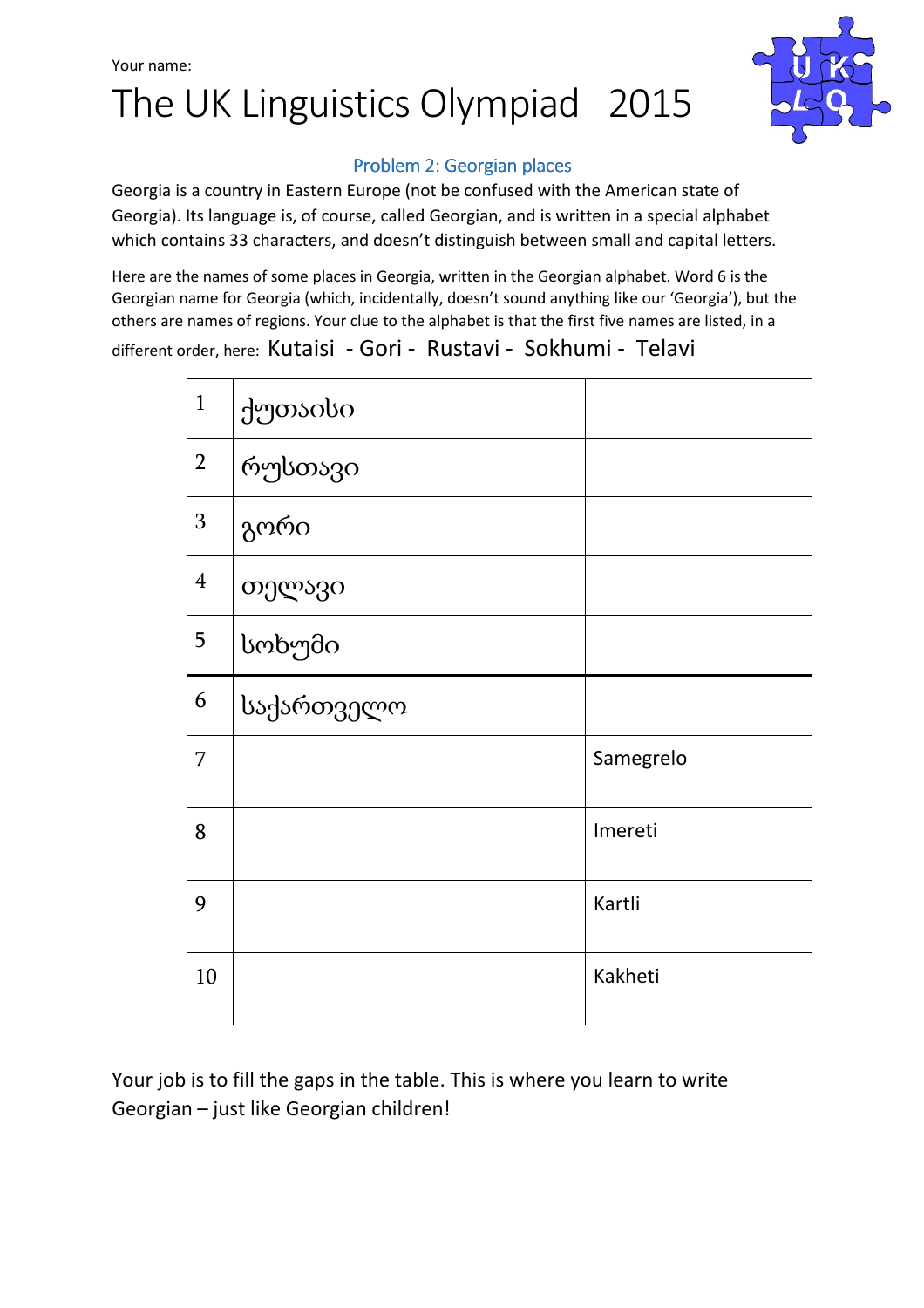# The UK Linguistics Olympiad 2015



#### Problem 2: Georgian places – solution (14 points)

Scoring:

#1-6 1 point for each correct name (max 6)

#7-10: 2 points for each correct name, 1 for one error. Be generous in accepting their lettering! (max 8)

| $\mathbf{1}$   | ქუთაისი    | <b>Kutaisi</b> |
|----------------|------------|----------------|
| $\overline{2}$ | რუსთავი    | Rustavi        |
| 3              | გორი       | Gori           |
| $\overline{4}$ | თელავი     | <b>Telavi</b>  |
| 5              | სოხუმი     | Sokhumi        |
| 6              | საქართველო | Sakartvelo     |
| $\overline{7}$ | სამეგრელო  | Samegrelo      |
| 8              | იმერეთი    | Imereti        |
| 9              | ქართლი     | Kartli         |
| 10             | ქახეთი     | Kakheti        |